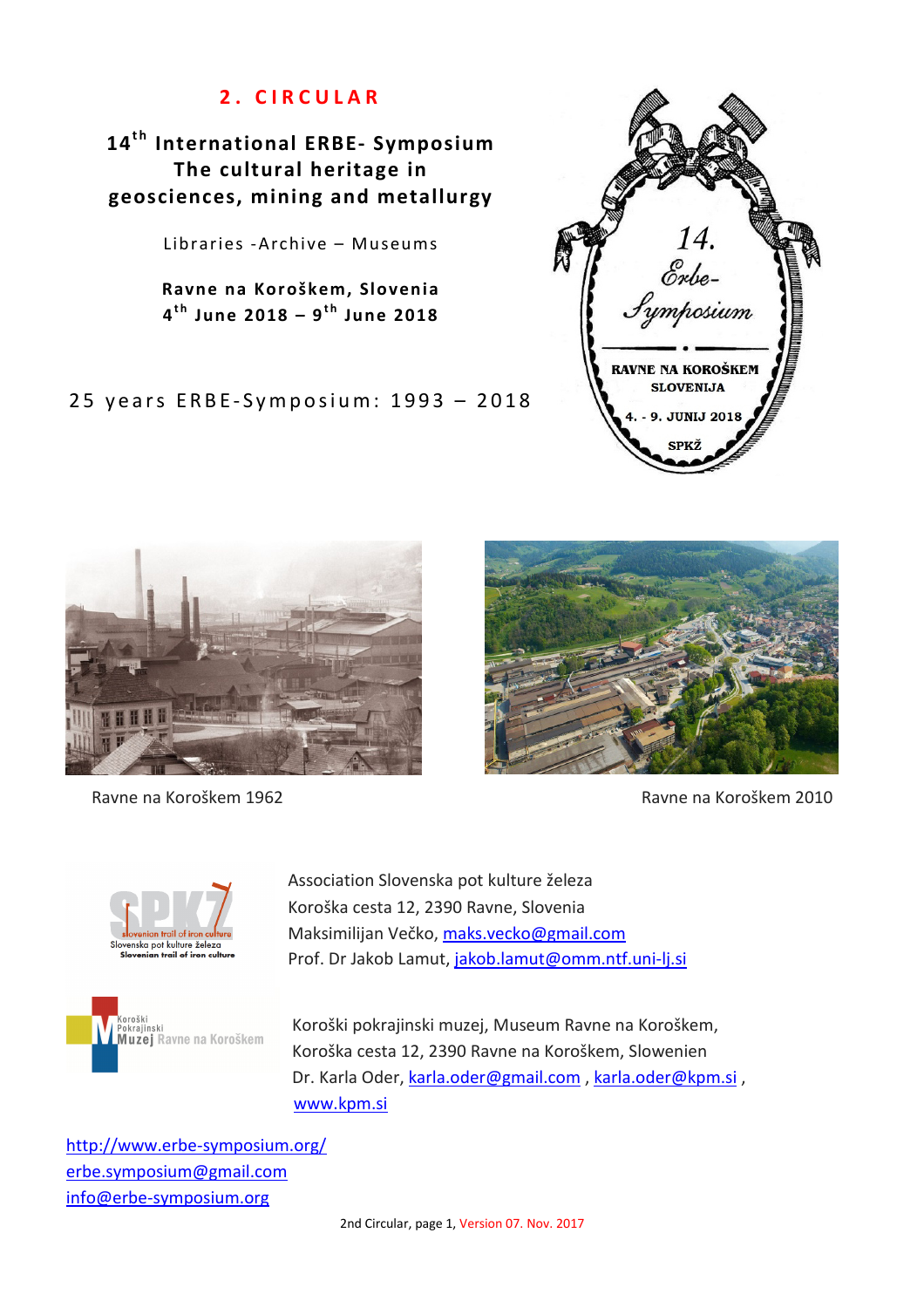## **Topics of the symposium**

#### **Presentations and posters on the following topics are planned:**

The natural and cultural heritage in geology, mining and iron processing in the light of sustainability and mobility (archives, collections, museums ...).

Exchange of geological, mining and metallurgical knowledge among the European and non-European states or regions:

(Important personalities, institutions and enterprises until the end of the 19th century)

Nature and geology heritage, cultural areas, industrial architecture, industrial machinery and equipment, technology as potential for sustainability

The digitization of the geological, mining and metallurgical heritage such as maps, plans, elevations, field diaries, documents, pictures, photos ...

Ideal heritage in geology, mining and metallurgy: knowledge, inventions, skills, customs, language and terminology

Free themes

#### **Provisional program 4 - 9 June 2018**

**4 - 5 June 2018** (Monday - Tuesday) and **7 - 8 June** 2018 (Thursday - Friday): Presentations, then a short excursion is planned on these days:

- Visit of Ravne na Koroškem with market center

- Visit of Koroški pokrajinski muzej, Muzej Ravne na Koroškem (Museum)
- Visit to Koroška osrednja knjižnica dr. Franca Sušnika Ravne na Koroškem (Library)
- Tour of Pokrajinski arhiv Maribor, unit Ravne na Koroškem (archive)
- Visit of Koroška galerija likovnih umetnosti, unit Ravne na Koroškem (gallery)

**6 June 2018** (Wednesday): Morning: Lectures, afternoon: Excursion:

- Geopark Karawanken, visit of the Petzhöhlen, the former lead and zinc mine Mežica, visit of Črna, hometown of Olympian participant Tina Maze, visit and visit of the former coal-mining village Leše, in 1818 coal was found.

**9 June 2018** (Saturday). Morning - Presentations, afternoon: Excursion

Visit to the Jesenice Ironworks in Jesenice, visit of the Technical Museum of Slovenia, visit to Ljubljana, capital of the Republic of Slovenia.

#### **Arrival, symposium and accommodation:**

The 14<sup>th</sup> ERBE Symposium will take place in cooperation with Društvo Slovenska pot kulture železa (Slovenian Cultural Association of Iron or Slovenian Cultural Route Association) and other organizations in Ravne na Koroškem (Slovenia) www.koroska.si/en/ Area with 400 years of ironworking tradition in the lower Mežaška dolina, near the Slovenian-Austrian border.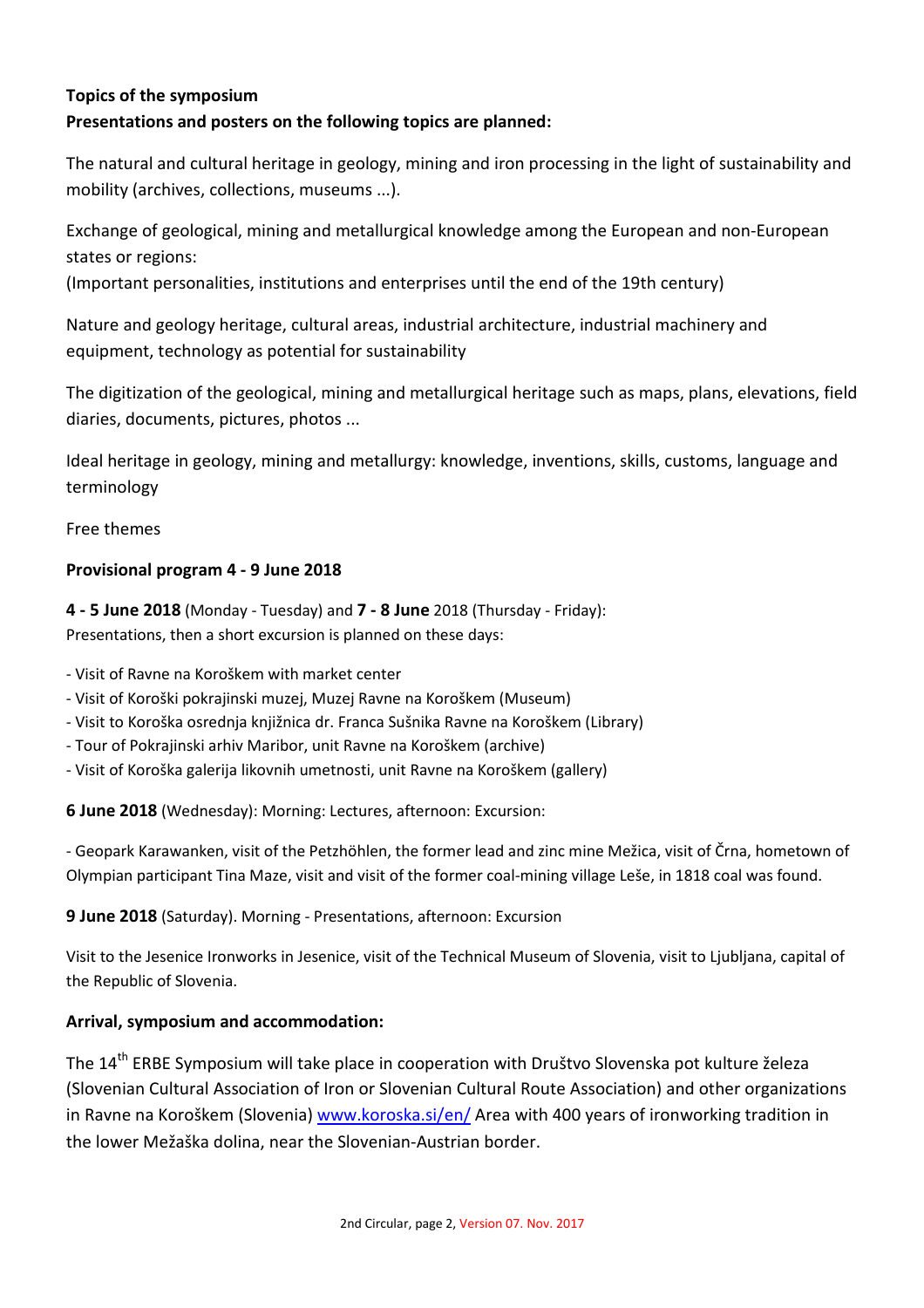Ravne na Koroškem is from Maribor 69 km, Celje (Cilli) 63, Ljubljana (Ljubljana) 115 km away; from Graz (Austria) 95 km and from Klagenfurt / Celovec (Austria) 70 km). From Ravne na Koroškem is Prevalje 4 km, Dravograd 9 km and Slovenj Gradec 13 km away www.koroska.si/en/rdo-koroska/tourist-map-.

**Access to Ravne:** by private car, by taxi or at the airport shuttle GoOpti Transfer. www.goopti.com/en/ ("2018 simpzij / conference"). Nearby airports are Ljubljana Jože Pučnik. http://www.lju-airport.si/eng , Graz www.flughafen-graz.at/en/home.html , Klagenfurt www.klagenfurt-airport.at/ .

There are also rail and bus connections to Ravne na Koroškem (timetables 2018 not jet available).

General tourist information: www.slovenia.info/en

## Travel and accommodation costs are borne by the participants themselves.

## **Accommodation:**

Participants must book their own accommodation. Either via www.booking.com , www.koroska.si/si/nastanitve or directly e.g. at: Hotel Delalut \*\*\*, Ravne na Koroškem www.delalut.si/index.php?lang=en Hostel Punkl, Ravne na Koroškem www.punkl.si/en Gostišče Krivograd, Poljana 10a, 2391 Prevalje; Www.krivograd.si/sobe/ Brančurnik, Pri Brančurniku 1, 2391 Prevalje; Http://brancurnik.si/ If you travel with your own car maybe: www.koroska.si/si/nastanitve/turisticne-kmetije Ecohotel Koroš, Jamnica 10 Prevalje 2391 www.bikenomad.com/ Hotel Korošica \*\*\* Otiški Vrh 25 D, 2373 Šentjanž pri Dravogradu; www.korosica.si/?lang=si Hotel Dravograd http://www.hotel-dravograd.com

## **Lectures and posters:**

The symposium takes place in the building of the Srednja šola Ravne, Na Gradu 4a, 2390 Ravne na Koroškem, http://www.rav.sik.si/en/ or Koroška osrednja knjižnica Dr. Franca Sušnika Ravne na Koroškem (Central Library) from Monday 4 June to Friday 8 June 2018.

## **Application and costs:**

If you are interested in taking part in the 14th ERBE Symposium 2018 in Ravne na Koroškem - or would like to receive further information, please fill out the application form and return it by e-mail or by post. The costs for the conference are 100.--  $\epsilon$  / student 70.--  $\epsilon$ . This includes the abstract, coffee breaks and lunch.

The bus costs for the excursion on Saturday  $9<sup>th</sup>$  june are charged separately.

Payments must be done free of charge for the organizer on the following

#### **Bank account:**

| Association Slovenska pot kulture železa | <b>IBAN</b>  | SI56 6100 0001 7641 834 |
|------------------------------------------|--------------|-------------------------|
| Koroška cesta 12                         | BIC / SWIFT  | <b>HDELSI22</b>         |
| 2390 Ravne na Koroškem                   | Intended use | 04062018                |
| Slovenia                                 |              |                         |